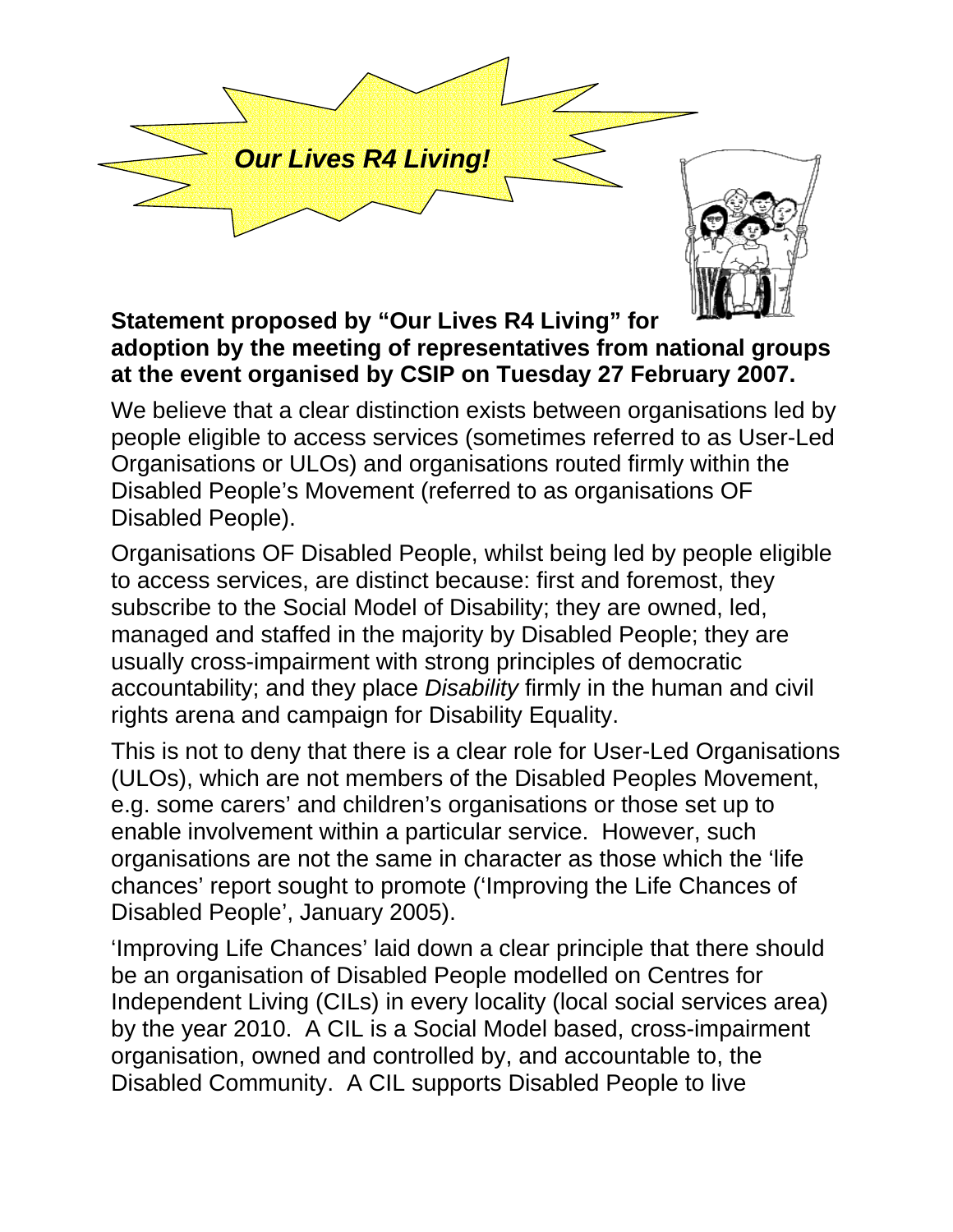independently through peer support, campaigning and providing userled services.

This meeting:

- o strongly supports the establishment of such organisations and believes that this will be a vital contribution to ensuring that genuine and authentic independent living services exist for Disabled People by maintaining the independent voice of the Disabled Community;
- o affirms that for such Centres for Independent Living to be successful, effective and sustainable, they need to be underpinned by Social Model principles and accountable directly to the local communities from which they spring and seek to serve - 'top-down' structures imposed centrally are destined to fail;
- o asserts that existing Centres for Independent Living and other Social Model based organisations, owned and controlled by Disabled People at a local level, are best placed to support the widening of Centres for Independent Living;
- o proposes that the Department of Health (DoH) resource a consortium of such organisations to ensure the effective establishment of independently funded Centres for Independent Living across the country and to this end, a working group of CIL representatives should be set up without delay and resourced by the Department of Health to found such a consortium and draw up detailed implementation plans for the establishment of Centres for Independent Living across the country;
- o welcomes the current consultation exercise being conducted on behalf of the Department of Health to ascertain the views of Disabled People regarding the establishment of organisations modelled on Centres for Independent Living in line with 'Improving Life Chances';
- o firmly believes that, if the momentum of the process is to be maintained and the 2010 target is to be achieved, that transparency, openness and accountability are all essential and for this reason, the report produced as a consequence of the current consultation exercise must be published and shared fully with Disabled People. This will help the process to be